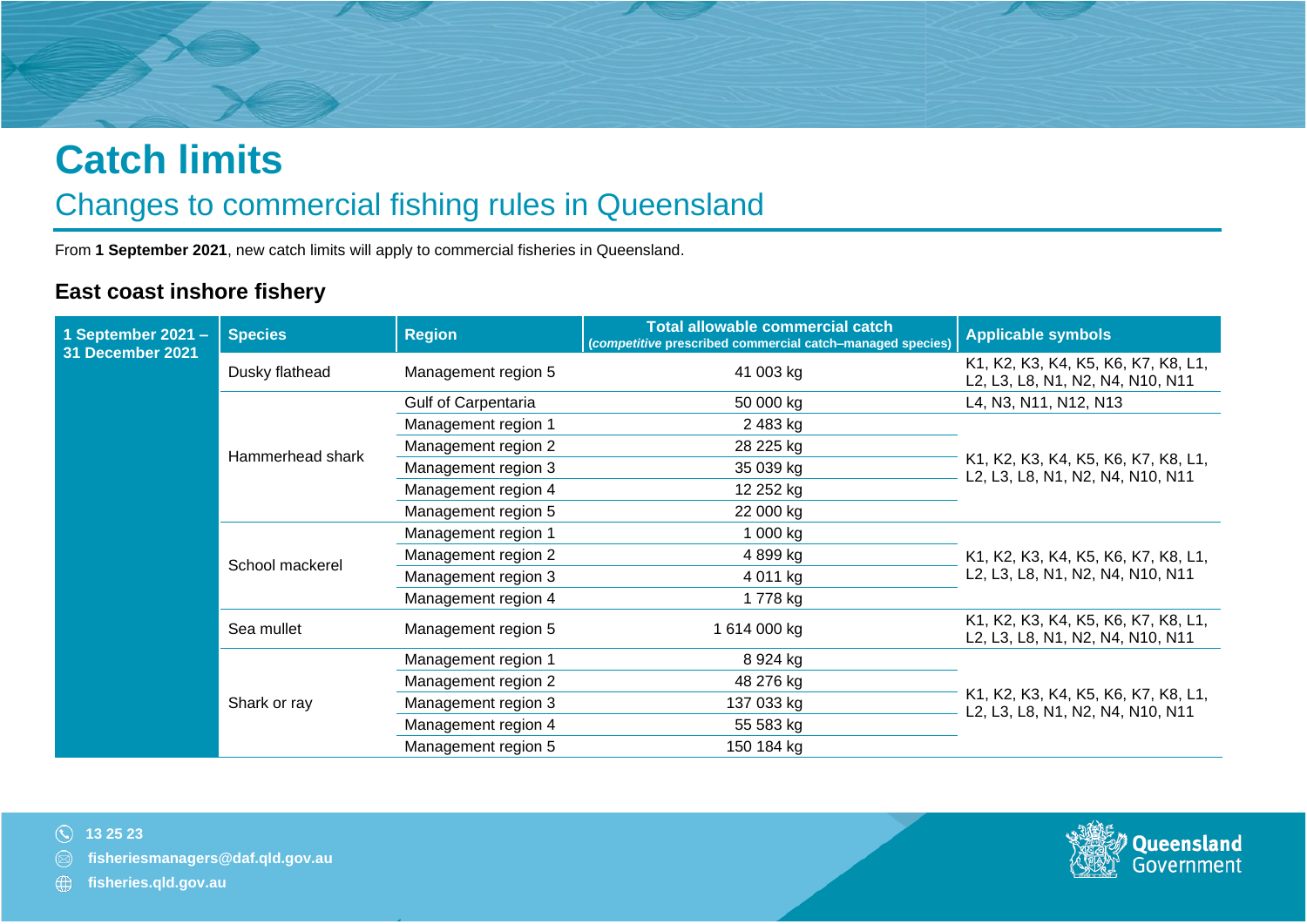| (cont.)<br>1 September 2021 $-$<br><b>31 December 2021</b> | <b>Species</b>       | <b>Region</b>          | Total allowable commercial catch<br>(competitive prescribed commercial catch-managed species) | <b>Applicable symbols</b>                                               |  |
|------------------------------------------------------------|----------------------|------------------------|-----------------------------------------------------------------------------------------------|-------------------------------------------------------------------------|--|
|                                                            | Spotted mackerel     | Management region 1    | 19 kg                                                                                         |                                                                         |  |
|                                                            |                      | Management region 2    | 24 521 kg                                                                                     |                                                                         |  |
|                                                            |                      | Management region 3    | 2 151 kg                                                                                      | K1, K2, K3, K4, K5, K6, K7, K8, L1,<br>L2, L3, L8, N1, N2, N4, N10, N11 |  |
|                                                            |                      | Management region 4    | 659 kg                                                                                        |                                                                         |  |
|                                                            |                      | Management region 5    | 20 650 kg                                                                                     |                                                                         |  |
|                                                            | Tailor               | Management region 5    | 120 000 kg                                                                                    | K1, K2, K3, K4, K5, K6, K7, K8, L1,<br>L2, L3, L8, N1, N2, N4, N10, N11 |  |
|                                                            | Yellowfin bream      | Management region 5    | 81 000 kg                                                                                     | K1, K2, K3, K4, K5, K6, K7, K8, L1,<br>L2, L3, L8, N1, N2, N4, N10, N11 |  |
|                                                            | <b>Black jewfish</b> | All management regions | <b>CLOSED</b>                                                                                 |                                                                         |  |

| 1 September 2021 $-$<br>31 December 2021 | <b>Species</b>  | <b>Region</b>       | <b>Total allowable commercial catch</b><br>(individual transferable quota-managed species) |
|------------------------------------------|-----------------|---------------------|--------------------------------------------------------------------------------------------|
|                                          |                 | Management region 1 | 5 580 kg                                                                                   |
|                                          |                 | Management region 2 | 34 612 kg                                                                                  |
|                                          | Barramundi      | Management region 3 | 128 388 kg                                                                                 |
|                                          |                 | Management region 4 | 53 826 kg                                                                                  |
|                                          |                 | Management region 5 | 21 193 kg                                                                                  |
|                                          |                 | Management region 1 | 1 087 kg                                                                                   |
|                                          |                 | Management region 2 | 26 752 kg                                                                                  |
|                                          | Grey mackerel   | Management region 3 | 67 162 kg                                                                                  |
|                                          |                 | Management region 4 | 13 606 kg                                                                                  |
|                                          |                 | Management region 5 | 20 393 kg                                                                                  |
|                                          |                 | Management region 1 | 2 136 kg                                                                                   |
|                                          |                 | Management region 2 | 13 625 kg                                                                                  |
|                                          | King threadfin  | Management region 3 | 11 195 kg                                                                                  |
|                                          |                 | Management region 4 | 23 623 kg                                                                                  |
|                                          |                 | Management region 5 | 21 421 kg                                                                                  |
|                                          | School mackerel | Management region 5 | 69 085 kg                                                                                  |
|                                          | Whiting         | Management region 5 | 162 000 kg                                                                                 |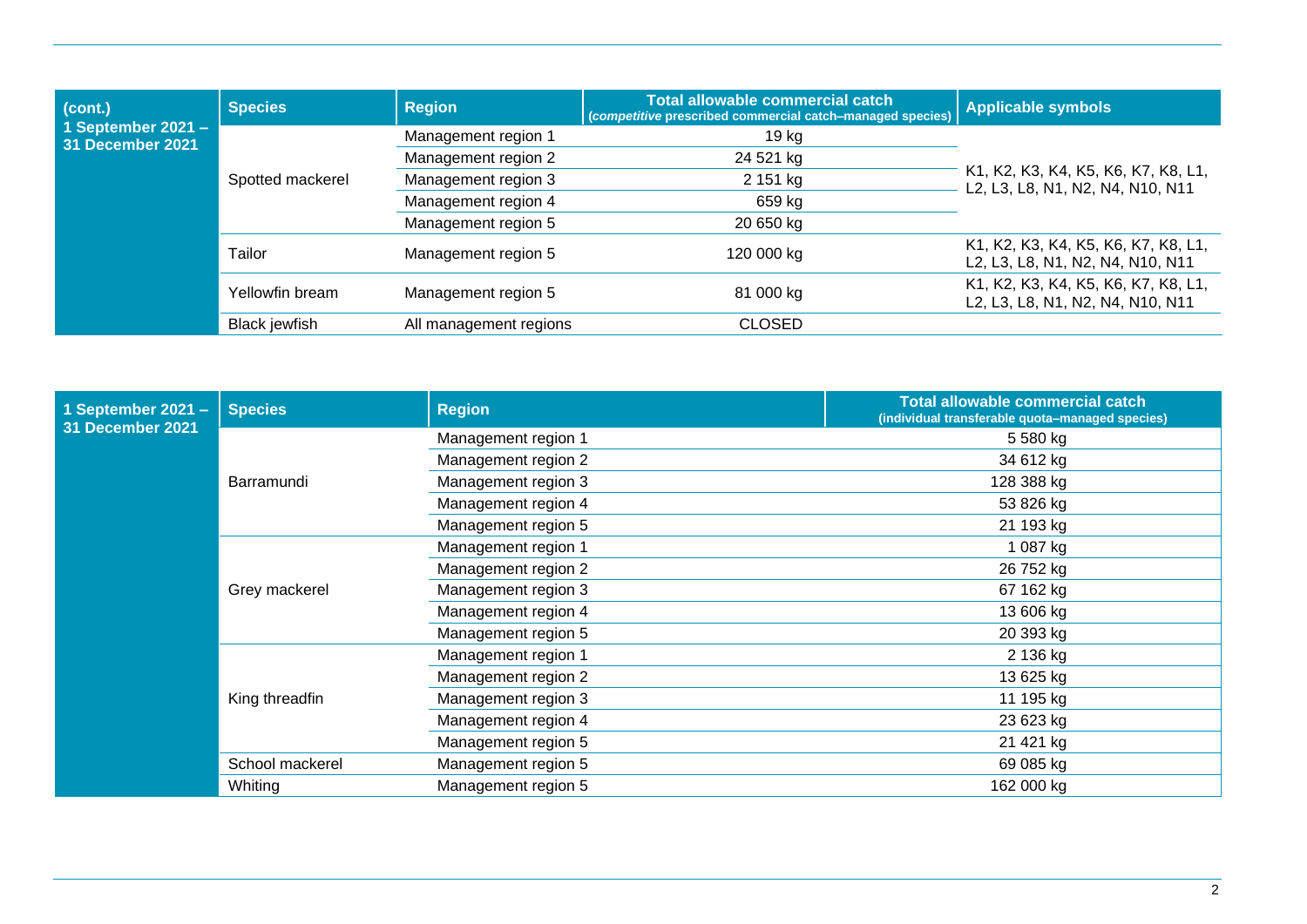| 1 January 2022 $-$<br><b>Species</b><br>31 December 2022<br><b>Black jewfish</b> |                                                                                                                                                                                                                                   | <b>Region</b>       | Total allowable commercial catch<br>(competitive prescribed commercial catch-managed species) | <b>Applicable symbols</b>                                                              |
|----------------------------------------------------------------------------------|-----------------------------------------------------------------------------------------------------------------------------------------------------------------------------------------------------------------------------------|---------------------|-----------------------------------------------------------------------------------------------|----------------------------------------------------------------------------------------|
|                                                                                  |                                                                                                                                                                                                                                   | Management region 2 | 45 kg                                                                                         | K1, K2, K3, K4, K5, K6, K7, K8,<br>L1, L2, L3, L8, N1, N2, N4, N10,<br>N <sub>11</sub> |
|                                                                                  |                                                                                                                                                                                                                                   | Management region 3 | 10 093 kg                                                                                     |                                                                                        |
|                                                                                  |                                                                                                                                                                                                                                   | Management region 4 | 9 593 kg                                                                                      |                                                                                        |
|                                                                                  |                                                                                                                                                                                                                                   | Management region 5 | 269 kg                                                                                        |                                                                                        |
|                                                                                  | For all other east coast inshore species, the total allowable commercial catch (TACC) in the above table for 1 September 2021 to 31 December<br>2021 will also be the TACC for 1 January 2022 to 31 December 2022 fishing season. |                     |                                                                                               |                                                                                        |

#### **Crab fisheries**

| 1 September 2021 - Species<br>30 June 2022 |                   | <b>Region</b>                       | Total allowable commercial catch<br>(individual transferable quota-managed species) | <b>Applicable symbols</b> |
|--------------------------------------------|-------------------|-------------------------------------|-------------------------------------------------------------------------------------|---------------------------|
|                                            | Blue swimmer crab | Blue swimmer crab management region | 242 982 kg                                                                          |                           |
|                                            | Mud crab          | Mud crab east coast region          | 688 670 kg                                                                          |                           |
|                                            |                   | Mud crab Gulf of Carpentaria region | 90 168 kg                                                                           | C1                        |

| 1 July 2022 $-$<br>30 June 2023 | <b>Species</b>    | <b>Region</b>                       | Total allowable commercial catch<br>(individual transferable quota-managed species) | <b>Applicable symbols</b> |
|---------------------------------|-------------------|-------------------------------------|-------------------------------------------------------------------------------------|---------------------------|
|                                 | Blue swimmer crab | Blue swimmer crab management region | 263 000 kg                                                                          | C1                        |
|                                 | Mud crab          | Mud crab east coast region          | 770 000 kg                                                                          |                           |
|                                 |                   | Mud crab Gulf of Carpentaria region | 108 000 kg                                                                          | C1                        |